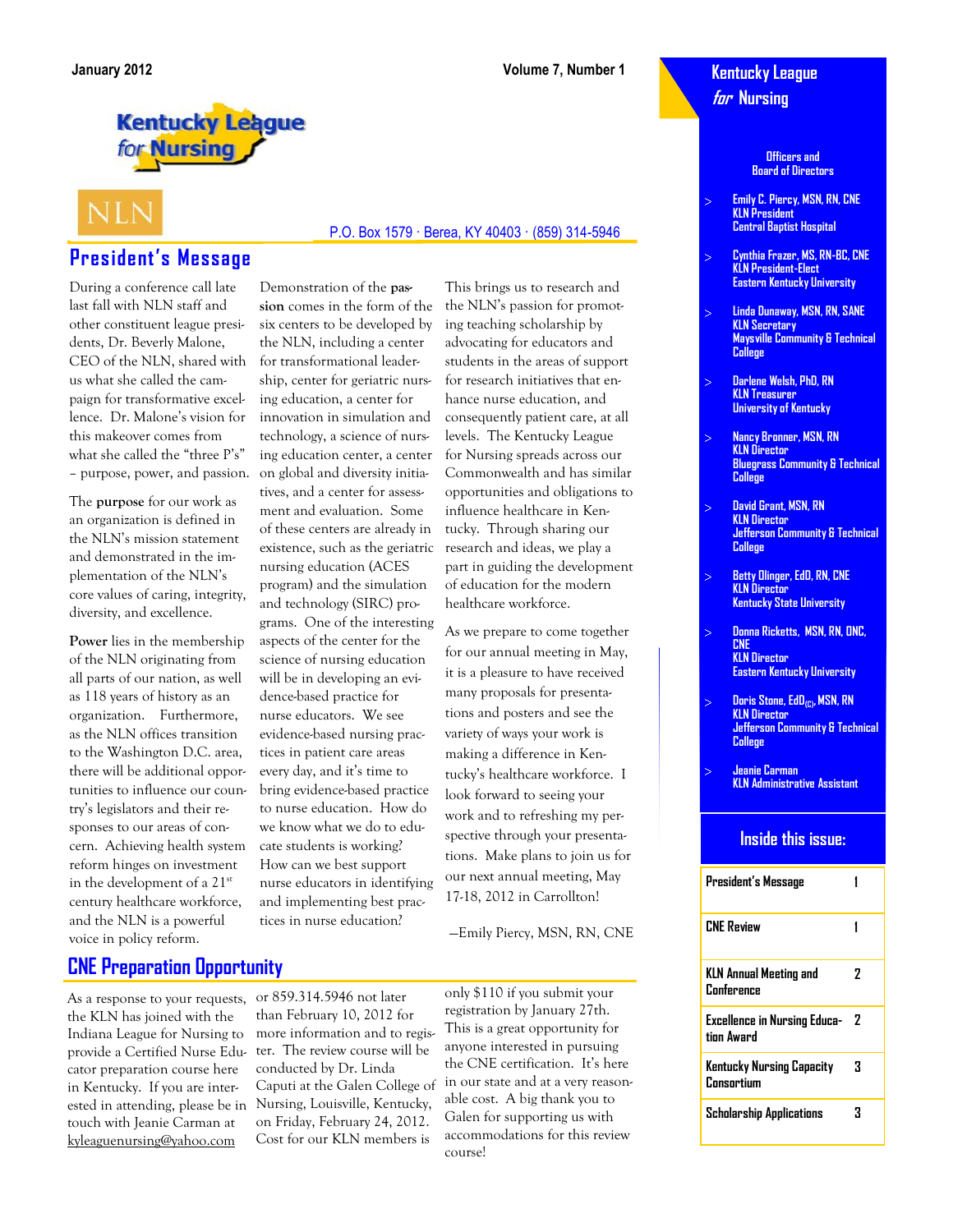## **Teach Your Students to Think Like a Nurse!**

Plan to join us May 17-18, 2012, in Carrollton, KY, as we welcome Dr. Linda Caputi to Kentucky! We look forward to her words of wisdom with regard to teaching strategies for nursing education.

Dr. Caputi is a Certified Nurse Educator (CNE) from the National League for Nursing. She has authored over 25 educational multimedia programs, nursing education books, produced and developed videotapes, and published book chapters, journal articles, and board games for nursing education. She is editor of the second edition (2010) of *Teaching Nursing: The Art and Science (Volumes 1, 2, & 3*), and coauthor of *Teaching Nursing: The Art and Science, It's All About Student Success (Volume 4*). She serves on the editoral staff for *Nursing Education Perspectives*, as the editor of the column *Innovation Center,* a publication of the National League for Nursing.

Dr. Caputi has presented her work nationally for over 20 years on many nursing education topics. The 2nd edition of her book *Teaching Nursing: The Art and Science* was selected as the winner of the 2010 Top Teaching Tools Award in the print category from the *Journal of Nursing Education.*  Her work has won six awards from Sigma Theta Tau, two from American Journal of Nursing Company, and one from The Association for Educational Communication and Technology.

Dr. Caputi was acknowledged for teaching excellence in the 1998, 2002, and 2005 editions of *Who's Who Among America's Teachers* and the 2008 edition of *Who's Who in Nursing*. Dr. Caputi was named Educator of the Year for 2004 by the National Organization of Associate Degree Nursing. She has recently served on the Board of Governors for the National League for Nursing. She is a member of Sigma Theta Tau International Honor Society

of Nursing. She was an invited member to the National League for Nursing's Think Tank on Transformation of Clinical Instruction and the NLN's Think Tank of Standardized Testing in Nursing Education. In 2010, she was inducted as a Fellow into the Academy of Nursing Education.

Dr. Caputi is Professor Emerita at College of DuPage in Glen Ellyn, Illinois with over 25 years of teaching experience. She currently teaches online Masters in Nursing Education courses. Dr. Caputi is a consultant to undergraduate nursing programs in the areas of curriculum, student success, NCLEX success, and effective teaching strategies in the classroom, the nursing laboratory, and clinical. She has developed curriculum for Practical Nursing, Associate Degree Nursing, Baccalaureate Nursing, and RN to BSN programs. She also has extensive experience working with nursing programs as they seek initial or ongoing accreditation.

# **Kentucky League for Nursing 2012 Annual Nurse Educator Conference**

**May 17-18, 2012**



#### **Excellence in Nursing Education**

It's a new year, right? There is no better time to take a moment to reflect on who you believe is the best nurse educator in the Commonwealth and why you have come to believe in this person. Who is the educator that inspires students to do their best? What's their secret? Reach out and give her or him a pat on the back, and submit a nomination for the KLN's Award for Excellence in Nursing Education. This Award for Excellence in Nursing Education in the Commonwealth of Kentucky will be presented to two outstanding academic nurse educators yearly during the annual business meeting of the Kentucky League for Nursing. The honor will recognize significant contribution to excellence and innovation in nursing education contributing to the preparation of the nursing workforce in the state. To learn

more about the KLN Award for Excellence in Nursing Education, check our website at [http://www.nln.org/](http://www.nln.org/CLWebsites/Kentucky/AwardOfExcellence.pdf) [CLWebsites/Kentucky/](http://www.nln.org/CLWebsites/Kentucky/AwardOfExcellence.pdf) [AwardOfExcellence.pdf](http://www.nln.org/CLWebsites/Kentucky/AwardOfExcellence.pdf)  and get those nominations going!

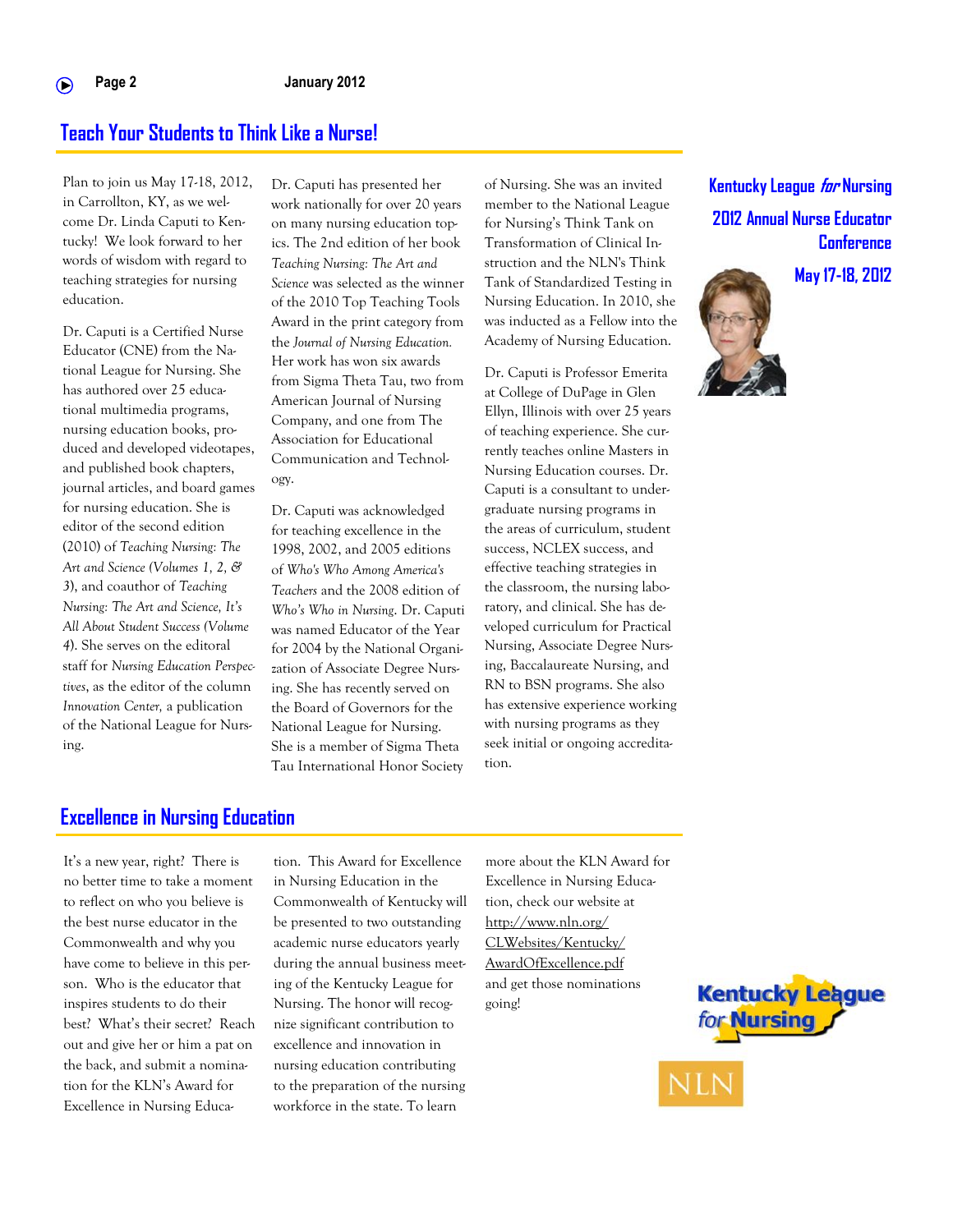members hosted Regional Awareness Meetings on the IOM report and have met numerous times with the Kentucky Coalition for Nurse Practitioners and Nurse Midwives (KCNPNM) to develop an action plan for Kentucky. Collectively we agreed to target four

# **Kentucky Nursing Capacity Consortium**

The Kentucky Nursing Capacity Consortium (KNCC) was formed in 2008 and is a statewide initiative to advocate and act with one voice to advance nursing workforce capacity to meet the health care needs of the Commonwealth. KNCC with over 70 members represents a broad range of organizations and has become Kentucky's evidence based, nursing network with membership representation from all genres of nursing including academia, associations, employers, and independent contractors/consultants. KNCC members meet quarterly at various locations throughout Kentucky and conference calls are held in between face to face meetings. Membership is open to all interested persons.

In response to the Institute of Medicine's (IOM) 2010 report, *The Future of Nursing Leading Change, Advancing Health,* KNCC

### **Scholarship Opportunities**

The Kathryn M. Mershon Nursing Faculty Scholarship is awarded by the Kentucky League for Nursing to honor a nurse who has worked tirelessly to improve nursing education and the nursing workforce in Kentucky and throughout the nation. The scholarship is awarded annually to a Kentucky League for Nursing member as a one-time only gift to a qualified nurse applicant pursuing graduate education with the intention of remaining in the Commonwealth of Kentucky to teach in an accredited undergraduate or graduate level program of nursing. For the application and additional information, visit our website at http:// www.nln.org/CLWebsites/

**Kathryn M. Mershon Nursing Faculty Scholarship**

Kentucky/

of the recommendations put forth in the IOM report: (1) remove scope-of-practice barriers; (2) implement nurse residency programs; (3) increase the proportion of nurses with a baccalaureate degree to 80 percent by 2020; and (4) double the number of nurses with a doctorate by 2020. Activities are currently underway related to each of these recommendations. In August 2011 KNCC in collabo-

ration with the Kentucky Coalition for Nurse Practitioners and Nurse Midwives (KCNPNM) submitted an application in the third wave of the Future of Nursing:

Campaign for Action to be recognized as an Action Coalition. Our application was approved and we are formally known as the Kentucky Action Coalition. To learn more about the national campaign visit [http://](http://thefutureofnursing.org/about) [thefutureofnursing.org/about.](http://thefutureofnursing.org/about)  The Kentucky Action Coalition is co-chaired by Kim Dees, Vice President of Health Professions, Kentucky Hospital Association, and Jane Kirschling, Dean, University of Kentucky College of Nursing.

If you would like to become active in KNCC or the Kentucky Action Coalition please email Jane Kirschling at [janek@email.uky.edu](mailto:janek@email.uky.edu) or she can reached at 859-323-4857.

> —Jane Kirschling, DNS, RN, FAAN

KathrynMershonScholorashipCriteria.pdf . The scholarship will be awarded during the annual meeting of the Kentucky League for

#### **Brother Ignatius Perkins Nursing Faculty Scholarship**

Nursing.

The Brother Ignatius Perkins Nursing Faculty Scholarship is being awarded by the Kentucky League for Nursing in honor of Brother Ignatius Perkins who has served the citizens of the Commonwealth of Kentucky and the National League for Nursing for many years through his activities enhancing nursing education. The scholarship is to be used by Kentucky League for Nursing members to assist preparation and examination for the NLN's Certified Nurse Educator credential.

The scholarship will be awarded by the Kentucky League for Nursing annually as a one-time only gift to qualified nurse applicants who plan to take the CNE exam within one year of the award. For the application and additional information, visit our website at http://www.nln.org/

CLWebsites/Kentucky/ BIPApplication.pdf . The scholarship will be awarded during the annual meeting of the Kentucky League for Nursing.

> **Mark Your Calendar and Plan to Attend! February 24, 2012 CNE Review Course Louisville, KY**







#### **Volume 7, Number 1**